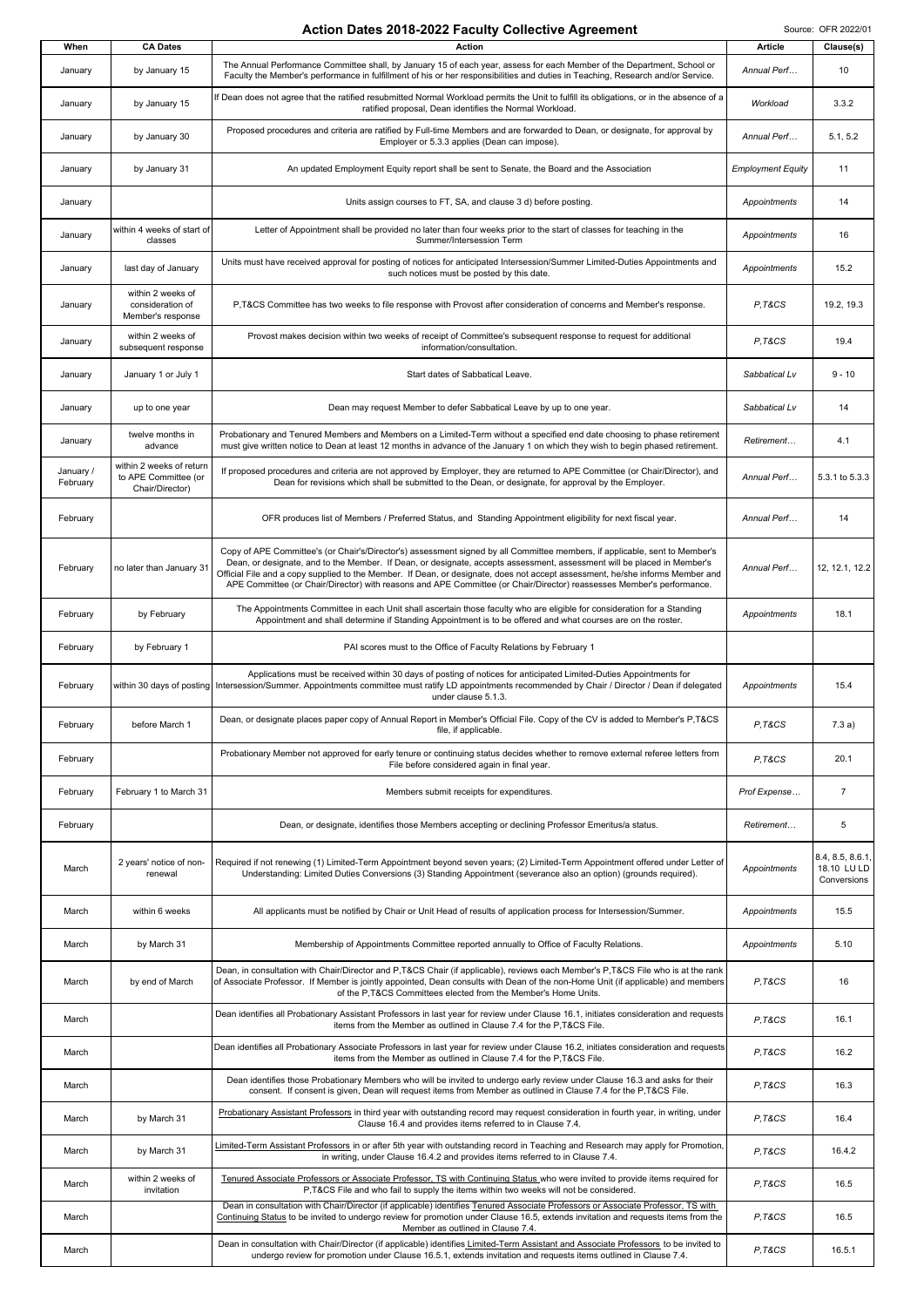| When   | <b>CA Dates</b>                                               | <b>Action</b>                                                                                                                                                                                                                                                                                                                                                                                       | <b>Article</b>           | Clause(s)      |
|--------|---------------------------------------------------------------|-----------------------------------------------------------------------------------------------------------------------------------------------------------------------------------------------------------------------------------------------------------------------------------------------------------------------------------------------------------------------------------------------------|--------------------------|----------------|
| March  | by March 31                                                   | Tenured Associate Professors or Associate Professor, TS with Continuing Status, no earlier than three years after previous<br>request for review, may request consideration, in writing, under Clause 16.6 and provide items referred to in Clause 7.4.                                                                                                                                             | P.T&CS                   | 16.6           |
| March  | by March 31                                                   | Limited-Term Associate Professors may request consideration for Promotion, in writing, under Clause 16.6.1 and provides items<br>referred to in Clause 7.4.                                                                                                                                                                                                                                         | P.T&CS                   | 16.6.1         |
| March  | before March 31                                               | Notwithstanding Clause 16.7 of this article, a Member may elect to be considered for Tenure or Continuing Status, and where<br>applicable, Promotion, in what would have been the final year of his or her Probationary Appointment but for the Leave(s) taken.                                                                                                                                     | P.T&CS                   | 16.7.1         |
| March  | as of March 31, 2022                                          | Any Professional Expense Reimbursement funds carried forward and not claimed by Member will revert to the Employer.                                                                                                                                                                                                                                                                                 | Prof Expense             | 8.1            |
| March  | within three months of<br>return                              | Member must file report on Sabbatical Leave ending Dec 31.                                                                                                                                                                                                                                                                                                                                          | Sabbatical Lv            | 18             |
| March  | by March 30                                                   | Copies of the procedures and criteria shall be made available to Members, in the Faculty or Department or School office, as<br>applicable, and a copy shall be sent to the Association.                                                                                                                                                                                                             | Annual Perf              | $\overline{7}$ |
| March  |                                                               | If Dean, or designate, accepts reassessment, or if Dean does not accept and undertakes own assessment, a copy of the final<br>assessment is sent to Member and final assessment is placed in Member's Official File.                                                                                                                                                                                | Annual Perf              | 12.2.1. 12.2.2 |
| Spring | annual election                                               | Appointments Committee in Unit elected annually. Vote to determine if management of Limited Duties appointments is delegated<br>to Chair / Director / Dean.                                                                                                                                                                                                                                         | Appointments             | 5, 5.4         |
| Spring | within 4 weeks of start of<br>classes                         | Letter of Appointment shall be provided no later than four weeks prior to the start of classes for teaching in the Fall term                                                                                                                                                                                                                                                                        | Appointments             | 16             |
| Spring | annual election                                               | (Special note by OFR: consider electing an alternate at the same time to serve in cases of conflict of interest.) Promotion and<br>Tenure Committee constituted.                                                                                                                                                                                                                                    | P.T&CS                   | 8 to 12        |
| Spring | annual report to OFR                                          | Membership of P.T&CS Committee reported annually to Office of Faculty Relations.                                                                                                                                                                                                                                                                                                                    | P.T&CS                   | 14             |
| April  | by April 15                                                   | Full-Time Members in Unit determine by majority (secret) ballot whether or not existing Normal Workload for Unit should be<br>reviewed.                                                                                                                                                                                                                                                             | Workload                 | 3              |
| April  | by April 15                                                   | Member gives notice in writing to the Dean regarding resignation at the earliest possible opportunity but not later than April 15                                                                                                                                                                                                                                                                   | Retirement               | $\overline{1}$ |
| April  | by April 15 every three<br>years                              | Normal Workload must be reviewed by Unit every three years at minimum or at request of Dean in April.                                                                                                                                                                                                                                                                                               | Workload                 | 3              |
| April  | by April 30                                                   | Once annual assessment is accepted by Dean, or designate, and copy placed in Member's Official File, the Dean, or designate, or<br>the Member may request a meeting which must occur prior to this date.                                                                                                                                                                                            | Annual Perf              | 12.4           |
| April  | within 2 weeks of<br>Dean's, or designate's,<br>report        | Member has right to respond to report in writing and response will be added to Member's Official File.                                                                                                                                                                                                                                                                                              | Annual Perf              | 12.4.1         |
| April  | prior to the review<br>(annual interview)                     | Prior to annual interview with Probationary Member, Dean, or designate, may solicit comments from Probationary Member, other<br>Members, colleagues from the discipline within the University, and/or the Chair/Director, if applicable, on the Member's progress<br>towards meeting the expectations for Promotion and/or Tenure. Member may suggest names and Dean must solicit their<br>comments | P,T&CS                   | 6              |
| April  | no later than April 30                                        | Dean, or designate, (both Deans if joint appointment), hold(s) annual interview with each Probationary Member. Interview includes<br>discussion of Annual Performance Evaluation.                                                                                                                                                                                                                   | P.T&CS                   | $6.1 - 6.3$    |
| April  | within 2 weeks of annual<br>interview                         | Dean, or designate, provides written report of meeting to Probationary Member and places report in Member's P,T&CS File.                                                                                                                                                                                                                                                                            | P.T&CS                   | 6.1.2          |
| April  | within 4 weeks of Dean's<br>request                           | Members must provide items described in Clause 7.3 as requested by the Dean.                                                                                                                                                                                                                                                                                                                        | P.T&CS                   | 7.6            |
| April  | by April 30                                                   | Units must have received approval for posting of notices for anticipated Fall/Winter Limited-Duties Appointments and such notices<br>must be posted by this date.                                                                                                                                                                                                                                   | Appointments             | 15.1           |
| April  | within 3 months of end<br>of Academic Year                    | Association provided with the number and total value of adjustments made under each of Clauses 37 and 37.1 of Compensation<br>related to Market Adjustments, broken down by Faculty and Gender                                                                                                                                                                                                      | Compensation             | 37.2           |
| May    | by May 1                                                      | If the Normal Workload of Unit is to be reviewed, Members must elect a Workload Committee.                                                                                                                                                                                                                                                                                                          | Workload                 | 3.1            |
| May    | within 2 weeks of<br>meeting to discuss<br>annual assessment  | Dean, or designate, provides written report of meeting to the Member and places report in Member's Official File.                                                                                                                                                                                                                                                                                   | Annual Perf              | 12.4.1         |
| May    | within 30 days of posting                                     | Applications must be received within 30 days of posting of notices for anticipated Limited-Duties Appointments for Fall/Winter.<br>Appointments committee must ratify LD appointments recommended by Chair / Director / Dean if delegated under clause 5.1.3.                                                                                                                                       | Appointments             | 15.4           |
| May    |                                                               | If notice of Limited-Duties Appointment cancellation is given before the first day of cancelled classes, one-time cancellation fee of<br>\$750 required.                                                                                                                                                                                                                                            | Appointments             | 17.1           |
| May    |                                                               | If notice of Limited-Duties Appointment cancellation is given on or after the first scheduled class, one-time cancellation fee of<br>\$1500 required.                                                                                                                                                                                                                                               | Appointments             | 17.2           |
| May    | no later than month of<br>May in Chair/Director<br>final year | In year preceding last year of term of current Chair/Director, Dean calls for election to Chair/Director Selection Committee.                                                                                                                                                                                                                                                                       | Dept Chairs              | 9.1            |
| May    | report                                                        | within 2 weeks of Dean's Probationary Member has right to respond to Dean's report of annual interview and written response placed in Member's P,T&CS<br>File.                                                                                                                                                                                                                                      | P.T&CS                   | 6.1.4          |
| May    | by May 31                                                     | Teaching and Service workload assignments sent to Full-Time Members for following September to August. If the May 31 date<br>cannot be met, it is agreed that the Member shall be notified of provisional assignments and the reason(s) for the delay                                                                                                                                               | Workload                 | 5.2.1          |
| June   | before June 1                                                 | Copy of Normal Workload to be made available to Members in Unit's office and electronic copy to be sent to OFR.                                                                                                                                                                                                                                                                                     | Workload                 | 3.4            |
| June   | within 6 weeks                                                | Limited-Duties applicants must be notified by Chair or Unit Head of results of application process for Fall/Winter.                                                                                                                                                                                                                                                                                 | Appointments             | 15.5           |
| June   | by end of Academic<br>Year                                    | Employment Equity Committee shall receive data sorted by gender and by such other groups for which data are available, on the<br>number of Probationary and Tenured faculty hired in that year                                                                                                                                                                                                      | <b>Employment Equity</b> | 11             |
| June   |                                                               | Probationary Member who withdraws his/her File or is not recommended for Tenure or Continuing Status in final year is<br>terminated.                                                                                                                                                                                                                                                                | P.T&CS                   | 17.2.2         |
| June   |                                                               | Probationary Member who is not recommended for Tenure or Continuing Status in final year is terminated unless a grievance has<br>been filed.                                                                                                                                                                                                                                                        | P.T&CS                   | 20, 20.3       |
| June   | before end of Academic<br>Year                                | Employer provides annual report to final Senate meeting of academic year.                                                                                                                                                                                                                                                                                                                           | P.T&CS                   | 22             |
| June   | at end of Academic Year                                       | June 30th is normal resignation date.                                                                                                                                                                                                                                                                                                                                                               | Retirement               | -1             |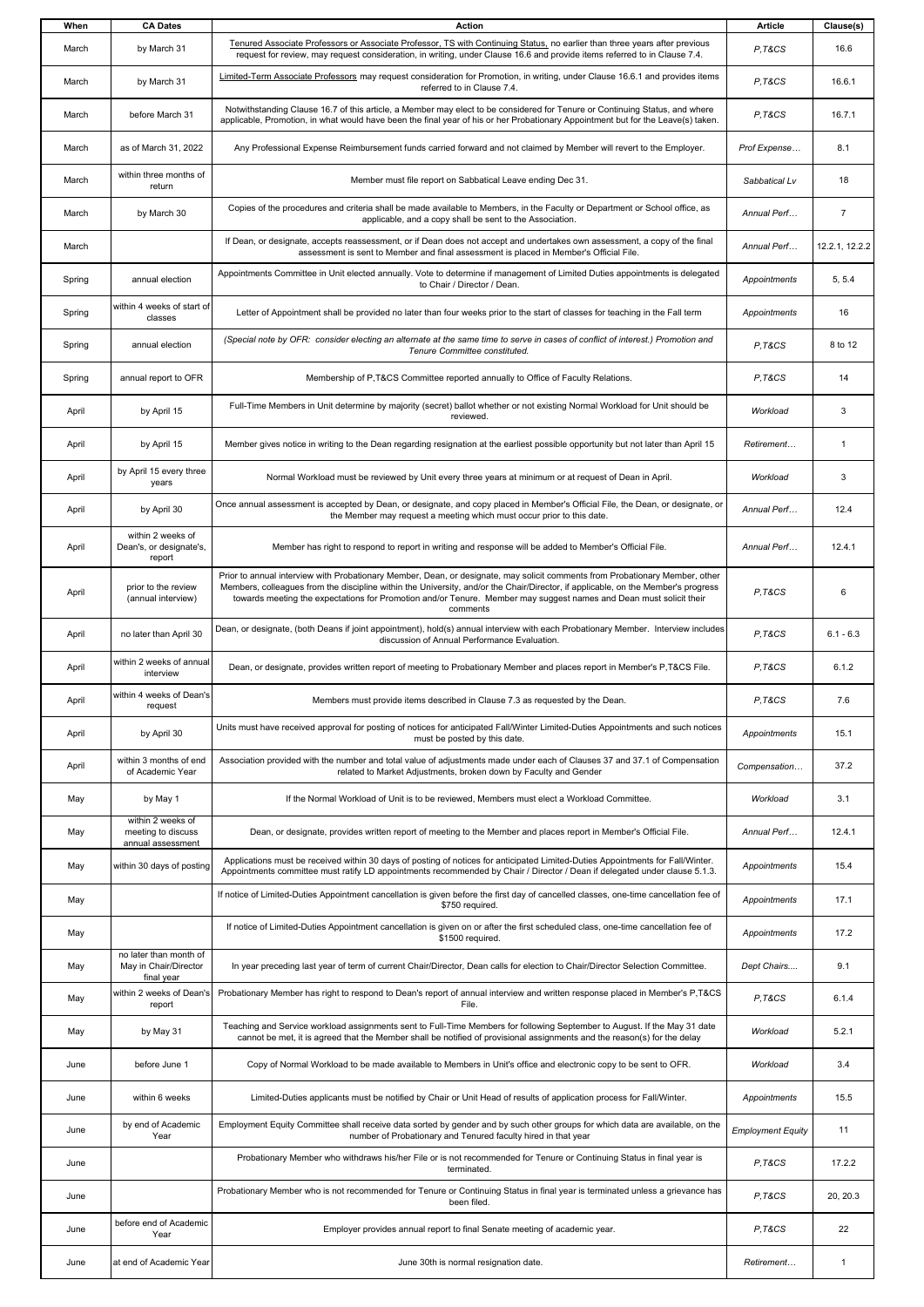| When      | <b>CA Dates</b>                                             | <b>Action</b>                                                                                                                                                                                                                                                                                                                         | <b>Article</b> | Clause(s)             |
|-----------|-------------------------------------------------------------|---------------------------------------------------------------------------------------------------------------------------------------------------------------------------------------------------------------------------------------------------------------------------------------------------------------------------------------|----------------|-----------------------|
| June      | twelve months in<br>advance                                 | Probationary and Tenured Members and Members on a Limited-Term without a specified end date choosing to phase retirement<br>must give written notice to Dean at least 12 months in advance of the July 1 on which they wish to begin phased retirement.                                                                               | Retirement     | 4.1                   |
| June      |                                                             | Annual report covering May 1 to April 30 period provided to Members of Unit by end of June listing courses taught, etc. and copy<br>at end of Academic Year sent to Office of Faculty Relations for transmission to Association. New for 2007 is inclusion of Alternative Workload arrangements<br>for Members in the Unit.           | Workload       | 10                    |
| July      |                                                             | If notice of Limited-Duties Appointment cancellation is given before the first day of the cancelled class, one-time cancellation fee of<br>\$750 required.                                                                                                                                                                            | Appointments   | 17.1                  |
| July      |                                                             | If notice of Limited-Duties Appointment cancellation is given on or after the first scheduled class, one-time cancellation fee of<br>\$1500 required.                                                                                                                                                                                 | Appointments   | 17.2                  |
| July      | July 1                                                      | Annual increases to Full-Time salaries for continuing Limited-Term, Probationary and Tenured faculty members.                                                                                                                                                                                                                         | Compensation   | 1 to 36.4             |
| July      | end of that Academic<br>Year                                | Committee member must retire from P,T&CS Committee if also being considered for P,T&CS and replacement elected.                                                                                                                                                                                                                       | P.T&CS         | 13                    |
| July      | July 1 or January 1                                         | Start dates of Sabbatical Leaves.                                                                                                                                                                                                                                                                                                     | Sabbatical Lv  | $9 - 10$              |
| July      | July 15, 2021                                               | Career Trajectory Fund adjustments recommended to the Provost                                                                                                                                                                                                                                                                         | Compensation   | 36.4                  |
| July      | deemed July 15 for 22<br>working days                       | If a Full-time Member has not provided vacation plans, July 15 plus annual allotment is deemed to be the vacation period.                                                                                                                                                                                                             | Vacations      | 2.2                   |
| July      | up to one year                                              | Dean may request Member to defer Sabbatical Leave by up to one year.                                                                                                                                                                                                                                                                  | Sabbatical Lv  | 14                    |
| July      | July 1 coincident with<br>following 65th birthday           | Deemed Normal Retirement Date                                                                                                                                                                                                                                                                                                         | Retirement     | 2.1                   |
| July      |                                                             | A member who is a Department Chair or Director of a School is not eligible to take a Sabbatical Leave during his or her term as<br>Chair.                                                                                                                                                                                             | Sabbatical Lv  | 2.1                   |
| August    | at least one week before<br>P,T&CS Committee<br>meets       | Dean, or designate, ensures that contents described in Clause 7.4 are added to the P,T&CS File and Member invited to sign table<br>of contents.                                                                                                                                                                                       | P.T&CS         | 7.4                   |
| August    | at least 72 hours before<br>Committee meets                 | If late referee report received, Member provided 72 hours before Committee meets to review letter and provide additional relevant<br>information for File.                                                                                                                                                                            | P.T&CS         | 7.4.1.1               |
| er        | August/Septemb within 4 weeks of start of<br>classes        | Letter of Appointment shall be provided no later than four weeks prior to the start of classes for teaching in the Winter term                                                                                                                                                                                                        | Appointments   | 16                    |
| September | September 1                                                 | Annual increases to pay rates for Part-Time faculty members.                                                                                                                                                                                                                                                                          | Compensation   | 44 to 45              |
| September |                                                             | If notice of Limited-Duties Appointment cancellation is given before the first day of the cancelled class, one-time cancellation fee of<br>\$750 required.                                                                                                                                                                            | Appointments   | 17.1                  |
| September |                                                             | If notice of Limited-Duties Appointment cancellation is given on our after the first scheduled class, one-time cancellation fee of<br>\$1500 required.                                                                                                                                                                                | Appointments   | 17.2                  |
| September |                                                             | Committee members convened by its chair, and the Chair shall fully explain the requirements of the committee confidentiality, shall<br>inform the Committee of its duties under the Article Employment Equity.                                                                                                                        | P.T&CS         | 15                    |
| September |                                                             | If member of P,T&CS Committee declares conflict, member withdraws from consideration of the File and a replacement elected<br>(Special Note by OFR: elect an alternate at time of annual election.)                                                                                                                                   | P.T&CS         | 15.1                  |
| September |                                                             | P, T&CS Committee attends to Tenure or Continuing Status Files before Promotion Files.                                                                                                                                                                                                                                                | P.T&CS         | 15.4                  |
| September | within 2 weeks of<br>request for additional<br>information  | Should the Committee or Dean/Designate have questions or concerns, the Committee Chair may request additional information<br>from the candidate in writing. Request and any information received are added to the P,T&CS File.                                                                                                        | P.T&CS         | 17.1                  |
| September | within 2 weeks of<br>request for consultation               | If after reviewing additional information Committee still has concerns, Member is invited to a consultation. Member must meet with<br>P,T&CS Committee within two weeks unless extenuating circumstances. Any additional documentation added to P,T&CS File.                                                                          | P.T&CS         | 17.1.1, 17.1.2        |
| September | at any time prior to<br>Committee's<br>recommendation       | Member may withdraw File, in writing, at any time prior to Committee's decision.                                                                                                                                                                                                                                                      | P.T&CS         | 17.2                  |
| September | no later than second<br>Monday in September                 | Tenured, Probationary (being considered for Tenure) and Permanent Limited Term Members (with Research component) may<br>apply for Sabbatical Leave to be taken in the next Academic Year.                                                                                                                                             | Sabbatical Lv  | 2, 4.1, 12.1,<br>13.1 |
| September |                                                             | A copy of all invitations if the Member intends to spend all or part of the Sabbatical Leave as one or more locations other than the<br>Member's normal assigned workplace. Where the Member intends to spend more than 6 months out of the province of Ontario, the<br>Member shall indicate so that WSIB coverage can be continued. | Sabbatical Lv  | 12c)                  |
| September | within 2 weeks of Dean's<br>request                         | Member provides information in response to Dean's request for more information regarding Sabbatical Leave application. All<br>information is placed in Member's Official File.                                                                                                                                                        | Sabbatical Lv  | 13.2                  |
| September | within three months of<br>return                            | Member must file report on Sabbatical Leave ending June 30.                                                                                                                                                                                                                                                                           | Sabbatical Lv  | 18                    |
| September | by September 15                                             | If Normal Workload of Unit is to be reviewed, Workload Committee reviews workload obligations of the Unit during previous Fiscal<br>Year, current Fiscal Year and next three Fiscal Years in accordance with the provisions of Clause 3.1                                                                                             | Workload       | 3.1                   |
| October   | by October 1                                                | Each Unit determines by majority ballot of Members of the Unit whether the work of the APE Committee will be conducted by an<br>APE Committee or delegated to the Chair/Director/Dean or designated Associate Dean of Unit.                                                                                                           | Annual Perf    | 4                     |
| October   | by October 1                                                | If Normal Workload of Unit is to be reviewed, Workload Committee proposes a Normal Workload for the Unit                                                                                                                                                                                                                              | Workload       | 3.1.1                 |
| October   | within 2 weeks of letter<br>from Dean requesting<br>meeting | Member meets with Dean (or declines) within 2 weeks of Dean's request for a meeting regarding Sabbatical Leave application.                                                                                                                                                                                                           | Sabbatical Lv  | 13.2                  |
| October   | by October 15                                               | If Normal Workload of Unit not being reviewed, existing Normal Workload forwarded to Dean as proposed, ratified Normal<br>Workload.                                                                                                                                                                                                   | Workload       | 3, 3.2                |
| October   | by October 15                                               | If Normal Workload of Unit is being reviewed, proposed Normal Workload is to be ratified by a majority (secret) ballot of Full-Time<br>Members of the Unit and forwarded to the Dean.                                                                                                                                                 | Workload       | 3.2                   |
| November  | by November 1                                               | Unit shall determine by majority ballot whether or not the existing APE Evaluation criteria for the Unit should be reviewed. Review<br>must occur at least every three years.                                                                                                                                                         | Annual Perf    | 5                     |
| November  | by November 1                                               | Where the Unit elects to have an APE Committee, the APE shall be established by election                                                                                                                                                                                                                                              | Annual Perf    | 4.1                   |
| November  | November 1                                                  | Deadline for P,T&CS File (Tenure or Continuing Status cases only) and recommendations to reach Provost.                                                                                                                                                                                                                               | P.T&CS         | 18                    |